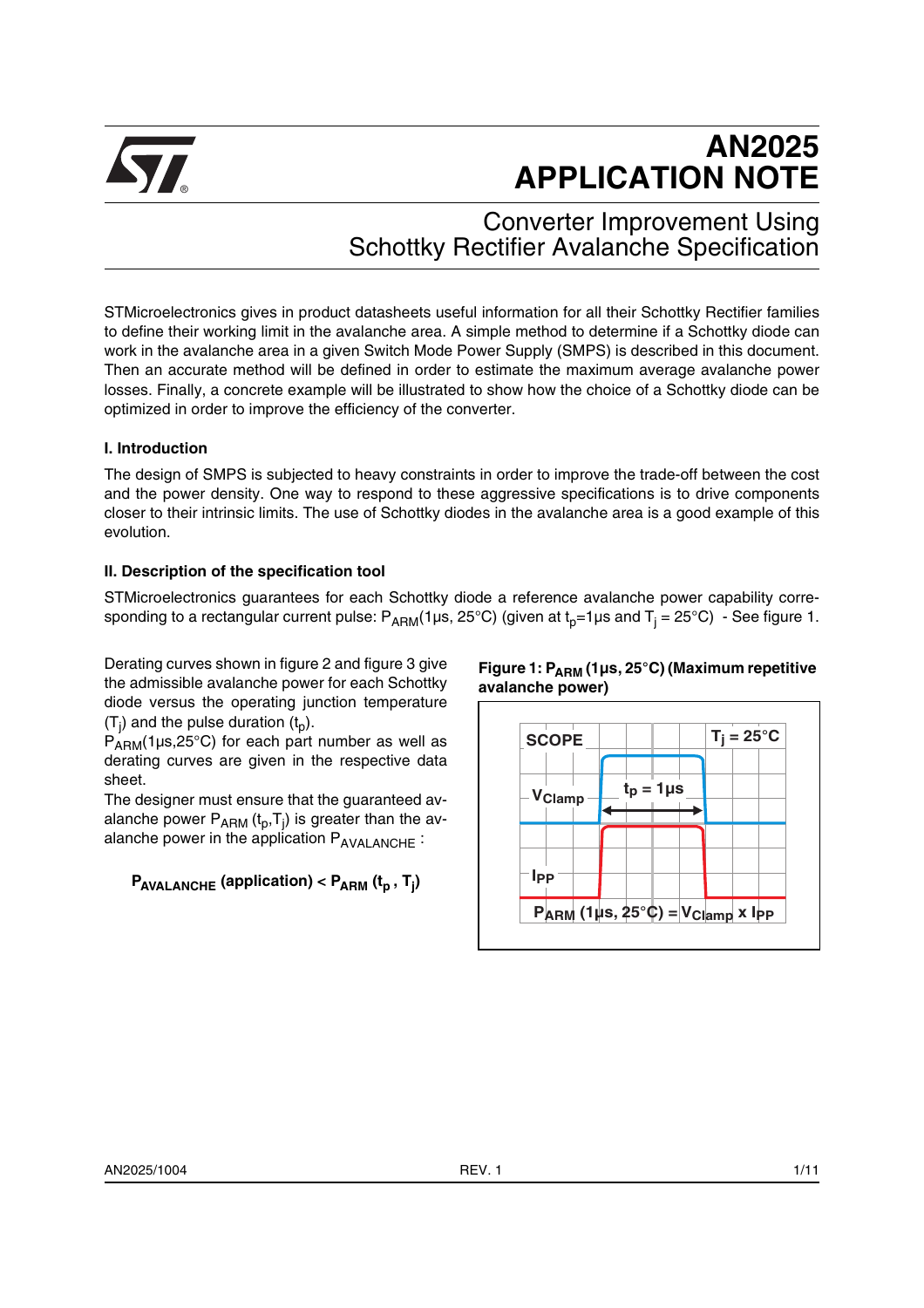

# **Figure 2:**  $\frac{P_{ARM}(t_p, T_j)}{P_{A}}$  versus  $T_i$  **Figure 3:**  $\frac{1}{\sqrt{2}}$  versus T<sub>j</sub>

#### **III. Simple method to estimate the maximum avalanche peak power**

## **III.1. Setting the Problem**

Most of the time, it is difficult to accurately determinate the avalanche power through the diode in the hardware circuit.

This is mainly due to measuring problems such as delay time between current and voltage probe, the very low pulse duration and the snubber circuit impact. Generally, in SMPS applications, the maximum avalanche peak power occurs for a diode having the lowest clamping voltage. Practically, this diode is very difficult to find.

These are the reasons why STMicroelectronics proposes a simple method to estimate the maximum avalanche peak power P<sub>PEAK</sub> A<sub>V</sub>. In most of SMPS applications, this method will be pessimistic (P<sub>PEAK</sub> AV > P<sub>AVALANCHE</sub>) but sufficient to determine whether or not a given Schottky diode will sustain the applied avalanche energy. This method only covers Schottky diodes used in rectification function for SMPS (see figure 4), where the pulse duration of the avalanche current  $t_0$  is less than 1µs.



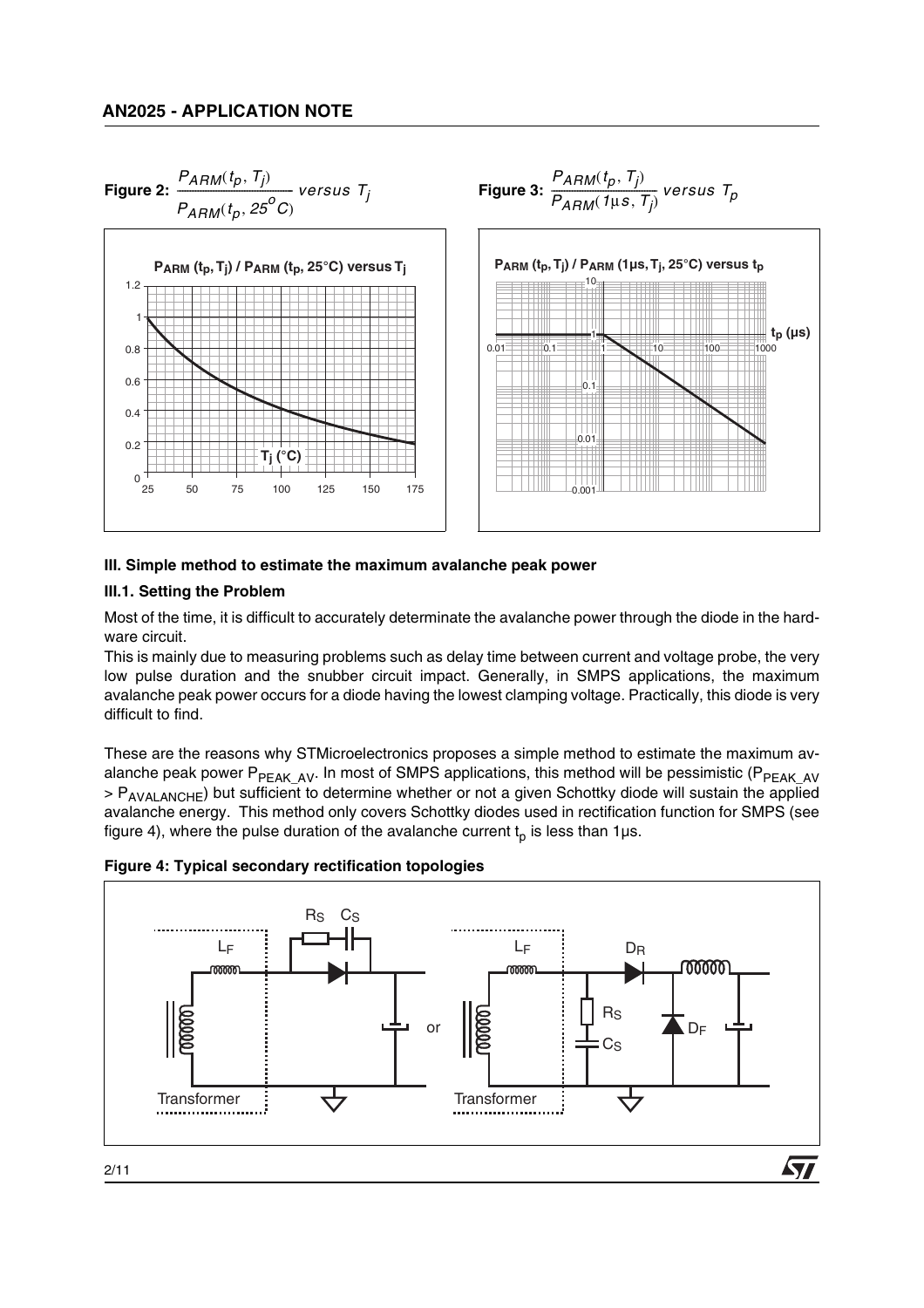## **III.2. Switching-off analysis (simple method)**

#### **III.2.1. Introduction**

The figure 5 shows the equivalent circuit that can be used to simulate a secondary rectification function when the diode turns off :  $L_F$  represents the leakage inductance of the transformer. The diode is modelized by the capacitance Cj,  $R_S$  and  $C_S$  are the snubber components.

The figure 6 shows the corresponding current and voltage waveforms taking into account the delay time between current and voltage probes. When the total current (current in the diode + current in the snubber) is at maximum ( $I_{PEAK}$ ), the voltage across the leakage inductance is zero (dl<sub>T</sub>/dt = 0). Consequently the voltage across the diode is equal to  $V_S$ .

$$
\mathbf{i}_{\mathsf{T}} = \mathbf{I}_{\mathsf{PEAK}} \Longleftrightarrow \mathbf{v}_{\mathsf{D}} = \mathbf{-V}_{\mathsf{S}}
$$

## **Figure 5: Basic equivalent circuit**







#### **III.2.2. Switch-off behavior when the diode works in the avalanche area**

The figure 7 shows the switch-off behavior when the diode works in the avalanche area. This characteristic is made up of 2 distinct phases.

**Phase 1:**  $t \in [t_0, t_1]$ 



*STI* 





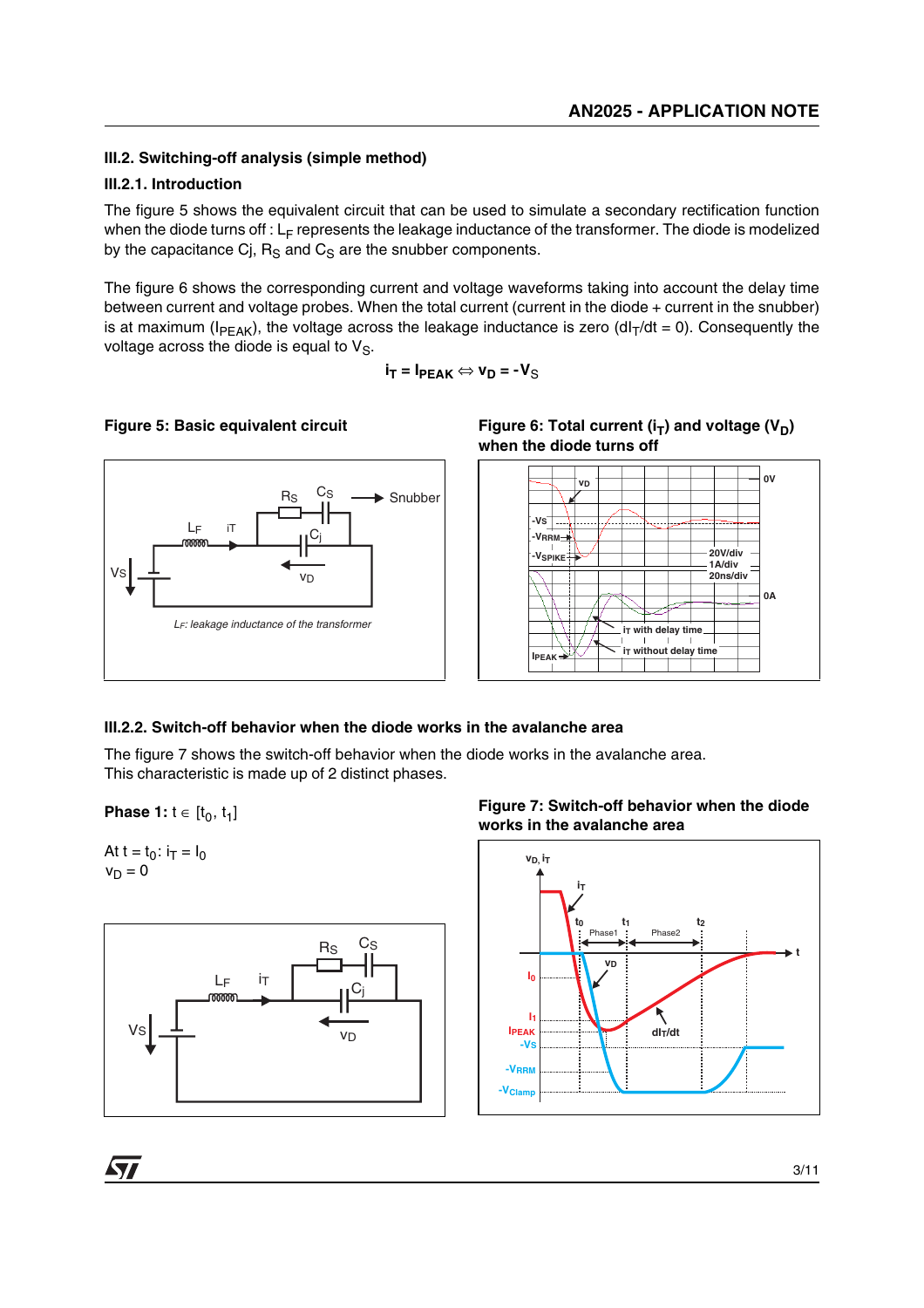The first phase corresponds to the charging of the junction capacitance of the diode, Cj. The voltage across the diode  $V_D$  decreases until it reaches the clamping voltage of the diode -V<sub>Clamp</sub> (see figure 7). As was explained above, when the total current is equal to  $I_{PEAK}$ ,  $V_D$  is equal to - $V_S$ . Once the current has reached  $I_{PEAK}$ , it then increases to reach the value  $I_1$  corresponding to  $V_D = -V_{Clamp}$ (see figure 7).

**Phase 2:**  $t \in [t_1, t_2]$ 

$$
At t = t_1: i_T = l_1
$$
  

$$
v_D = V_{Clamp}
$$

During this phase, the diode works in the avalanche region. Consequently, the voltage across the diode is equivalent to a voltage generator equal to V<sub>Clamp</sub>.

The total current increases linearly with a slope equal to:

$$
\frac{di_T}{dt} = \frac{V_{Clamp}Vs}{L_F}
$$
 (see figure 7)

After  $t_2$ , the voltage across the diode increases towards -V<sub>S</sub> (see figure 7).

These considerations show that:

$$
I_1 < I_{\text{PEAK}}
$$

#### **III.2.3. Estimation of the maximum avalanche peak power: PPEAK AV**

The figure 8 shows in blue color the total current  $I<sub>T</sub>$  (diode + snubber) and in black line the real avalanche current waveforms during the switching-off of the diode.



**Figure 8: Total current and avalanche current waveforms when the diode works in the avalanche area**



477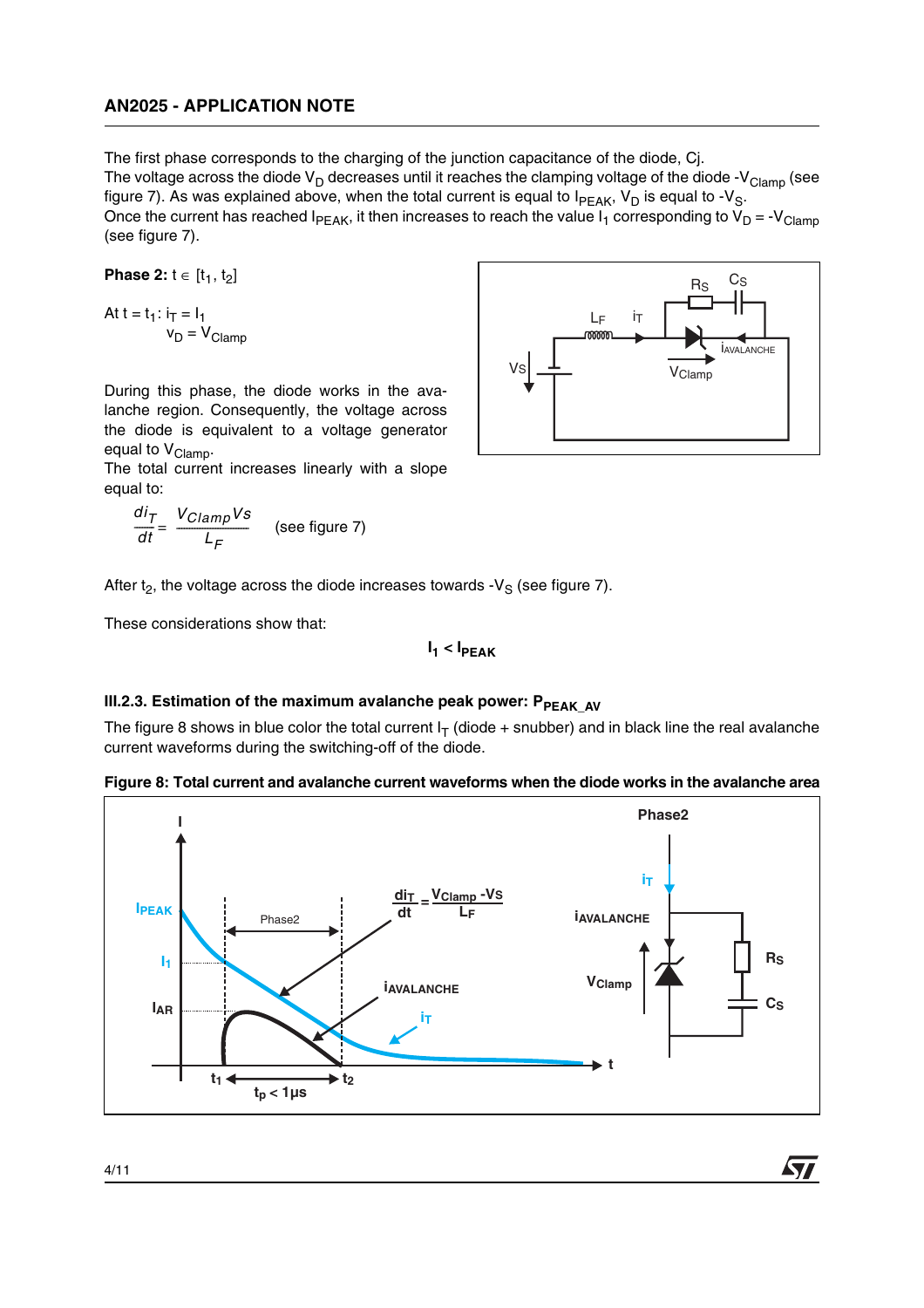The real peak current in avalanche ( $I_{AR}$ ) is less than  $I_1$  and  $I_1$  is less than  $I_{PEAK}$ . We first approximate an avalanche current value by taking  $I_{PFAK}$  for all further calculations.

Moreover, STMicroelectronics guarantees that the maximum clamping voltage of Schottky diodes is always less than  $2\times V_{\text{RBM}}$  (V<sub>RRM</sub>: Maximum repetitive reverse voltage).

Consequently from these 2 conditions, a conservative estimation of the maximum avalanche peak power can be done:

 $P_{AVALANCE} = I_{AR}.V_{Clamp} < P_{PEAK~AV} = I_{PEAK}.(2 \times V_{RRM})$ 

Finally, to determine if a given Schottky diode can work in the avalanche area in a given SMPS, the following condition must be respected:

## **2.IPEAK.VRRM < PARM(1µs,Tj )**

#### **III.3. Methodology**

Here below are the three steps to follow in order to define  $P_{PEAK\ AV}$  and to then compare it with P<sub>ARM</sub>(1µs,T<sub>j</sub>).

**Step1:** Total current measurement  $i_T$  (with snubber)

 $\Rightarrow$  I<sub>PFAK</sub>

**Step2:** Maximum avalanche peak power estimation

 $\Rightarrow$  P<sub>PEAK\_AV</sub> = 2.I<sub>PEAK</sub>.V<sub>RRM</sub>

**Step3: Check that:** 

 $\Rightarrow$  P<sub>PEAK\_AV</sub> < P<sub>ARM</sub>(1µs, T<sub>j</sub>) using the specification tool (see § II) [As tp < 1µs  $\Rightarrow$  P<sub>ARM</sub>(t<sub>p</sub>, T<sub>j</sub>) = cst = P<sub>ARM</sub>(1µs, T<sub>j</sub>)]

#### **Example:**

In this example, a 16A-100V Schottky diode (STPS16H100CT) working in the avalanche area is considered.

#### ■ **Step1:**

The figure 9 shows the total current through both the snubber circuit and the STPS16H100CT.

#### ■ **Step2:**

P<sub>PEAK\_AV</sub> is given by:

- $\Rightarrow$   $\mathsf{P}_{\mathsf{PEAK\_AV}}$  = 4.4 x (2 x 100) ⇒ **PPEAK\_AV = 880W**
- **Step3:**

The data sheet of the STPS16H100CT gives:  $P_{ARM}(1\mu s, 25^{\circ}C)_{(STPS16H100CT)} = 8700W$ 

With the derating curve figure 2, we get: **PARM(1µs, 130°C)(STPS16H100CT) = 3045W**

As P<sub>PEAK\_AV</sub> is lower than P<sub>ARM</sub>(1µs, T<sub>j</sub>), the STPS16H100CT can be used safely in this application.

#### Figure 9: Total current  $i_T$  (diode + snubber)



**AV**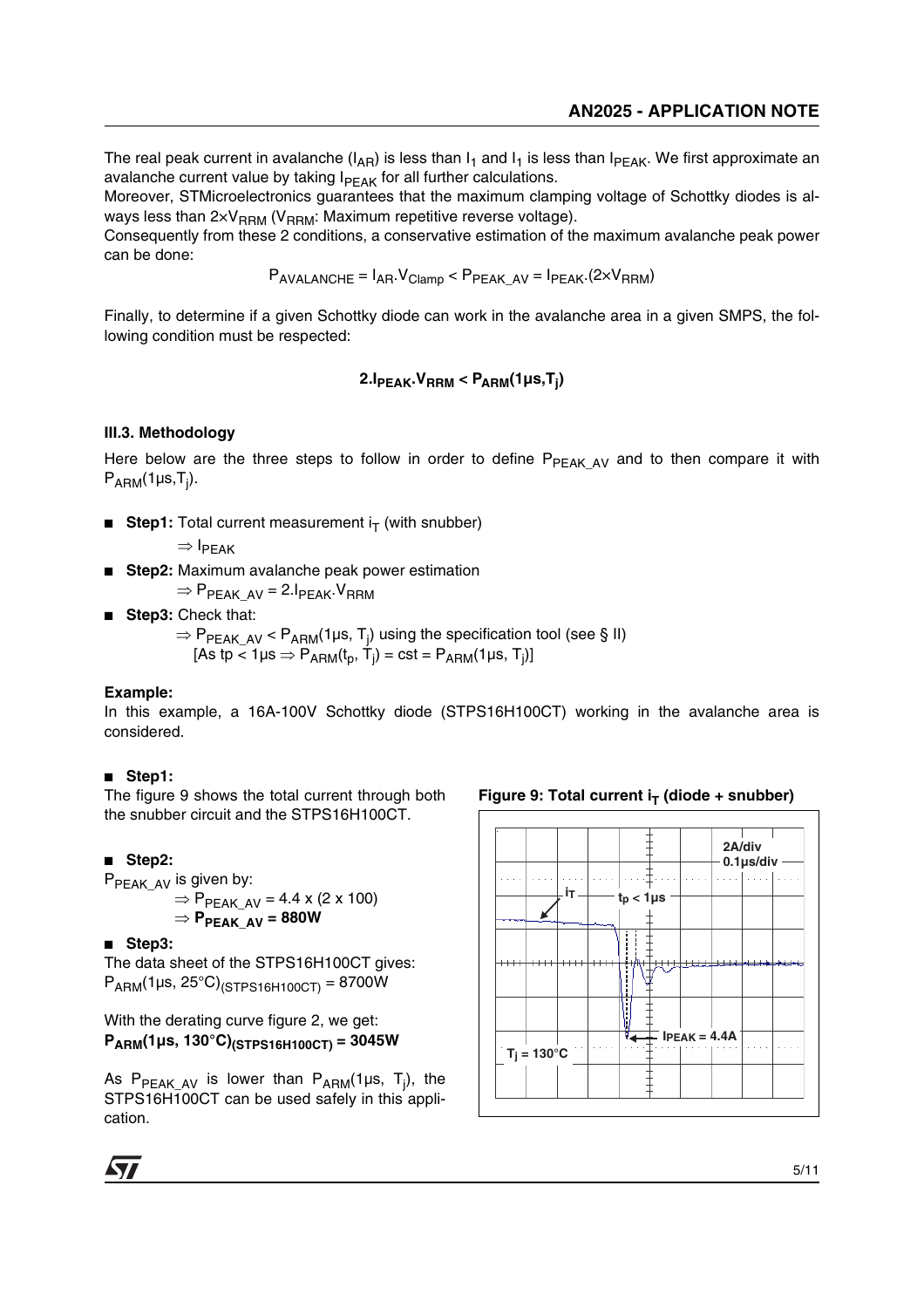## **AN2025 - APPLICATION NOTE**

#### **IV. Estimation of the average avalanche power losses**

The accurate method given below allows the maximum average avalanche power to be determined, and it can be used to optimize the choice of the diode in order to improve the converter's efficiency. The equivalent circuit during the time the diode works in the avalanche is simulated. From this simulation, the real avalanche current as well as the pulse duration can be found from which an estimation of the maximum avalanche energy can be made. The simulation is performed using the Pspice software. The 2 steps that comprise this method are explained using an adaptor for Notebook as a concrete example (see figure 10).

#### **First step: Measurement**

This first step consist of measuring 3 waveforms:

- $\Rightarrow$  the total current i<sub>T</sub> (taking into account the delay time in order to have  $I_{\text{PFAK}}$  at  $V_{\text{D}} = -V_{\text{S}}$ )
	- $\Rightarrow$  the voltage across the diode V<sub>D</sub>
- $\Rightarrow$  the voltage across the snubber capacitor  $V_{CS}$

Figure 11 shows typical waveforms corresponding to the example.

#### **Figure 10: 70W Adaptor for Notebook, using a STPS16H100CT in the avalanche**



**Figure 11: Waveforms when the diode turns off**



The maximum avalanche energy in the diode corresponds to a diode with a minimum clamping voltage V<sub>Clamp min</sub>. As this value is not given in the data sheet, one can consider that the minimum clamping voltage will be equal to  $V_{RRM}$ . The figure 11 gives the initial conditions when the voltage across the diode is equal to  $V_{Clamp,min}$ , that is to say  $V_{RRM}$ .

At  $v_D = V_{\text{RRM}}$ :  $i_T = i_{TO} = 4.2$ A  $\rm V_{CS}$  =  $\rm V_{CO}$  = 14V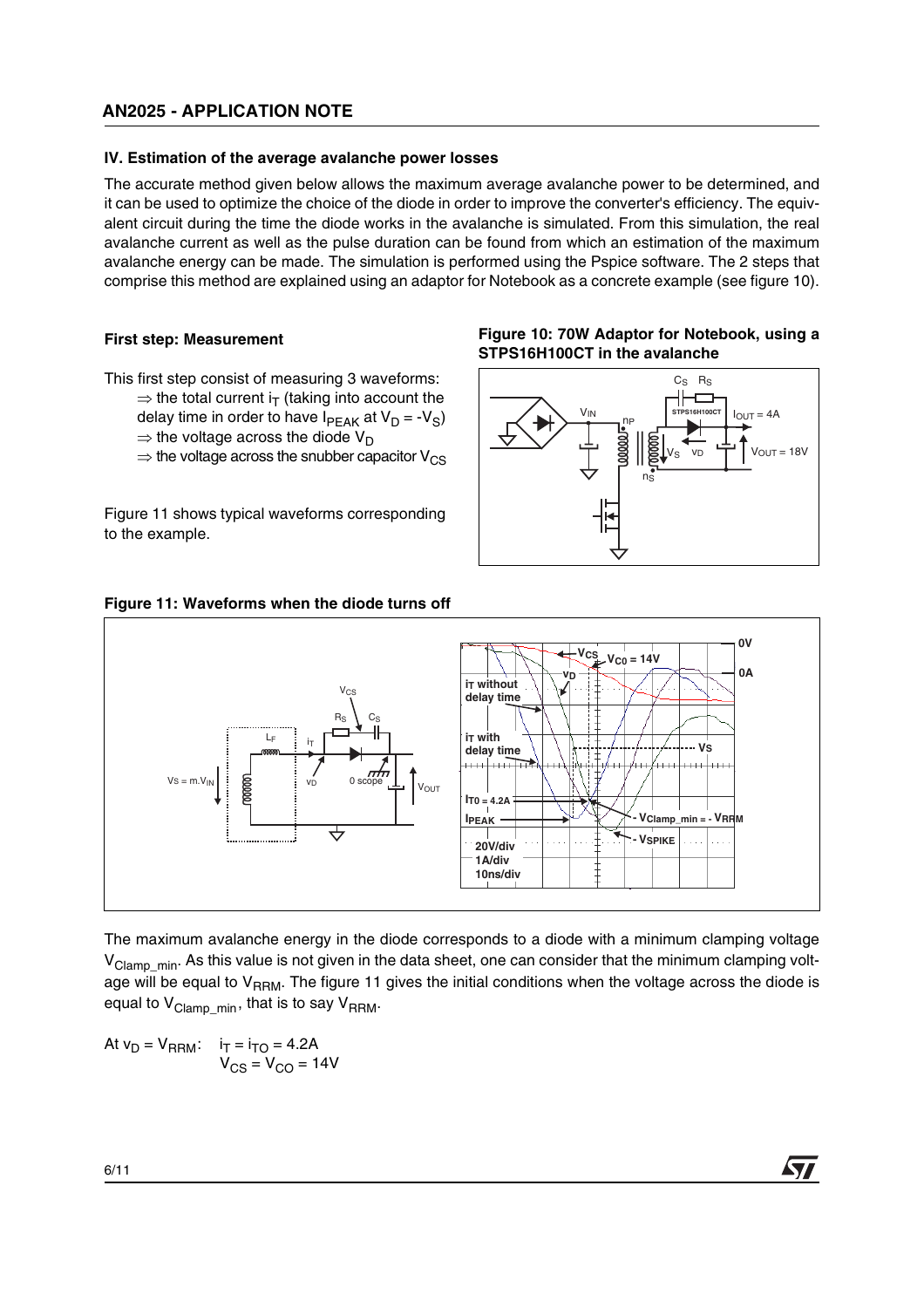#### **Second step: Pspice simulation**

Knowing the initial conditions  $i_{TO}$  and  $V_{CO}$ , the equivalent circuit can be simulated (see figure 12). The figure 13 shows the simulation results. The result of this simulation is:

$$
E_{AVALANCHE\_max} = \int_{0}^{t_p} V_{RRM} \cdot i_{AVALANCHE} \cdot dt
$$

 $E_{AVALANCE}$  max = 2.5µJ

## **Therefore:**

 $P_{AVALANCHE(AVERAGE)max} = E_{AVALANCHE}$  max x Fc (with Fc = 100kHz)

## **PAVALANCHE(AVERAGE)max = 250mW**

This accurate method can be used to estimate the maximum real avalanche peak power in the case where the estimation with the simple method (cf §III) is too pessimist.





## **Figure 13: Simulation results**

**ST** 



7/11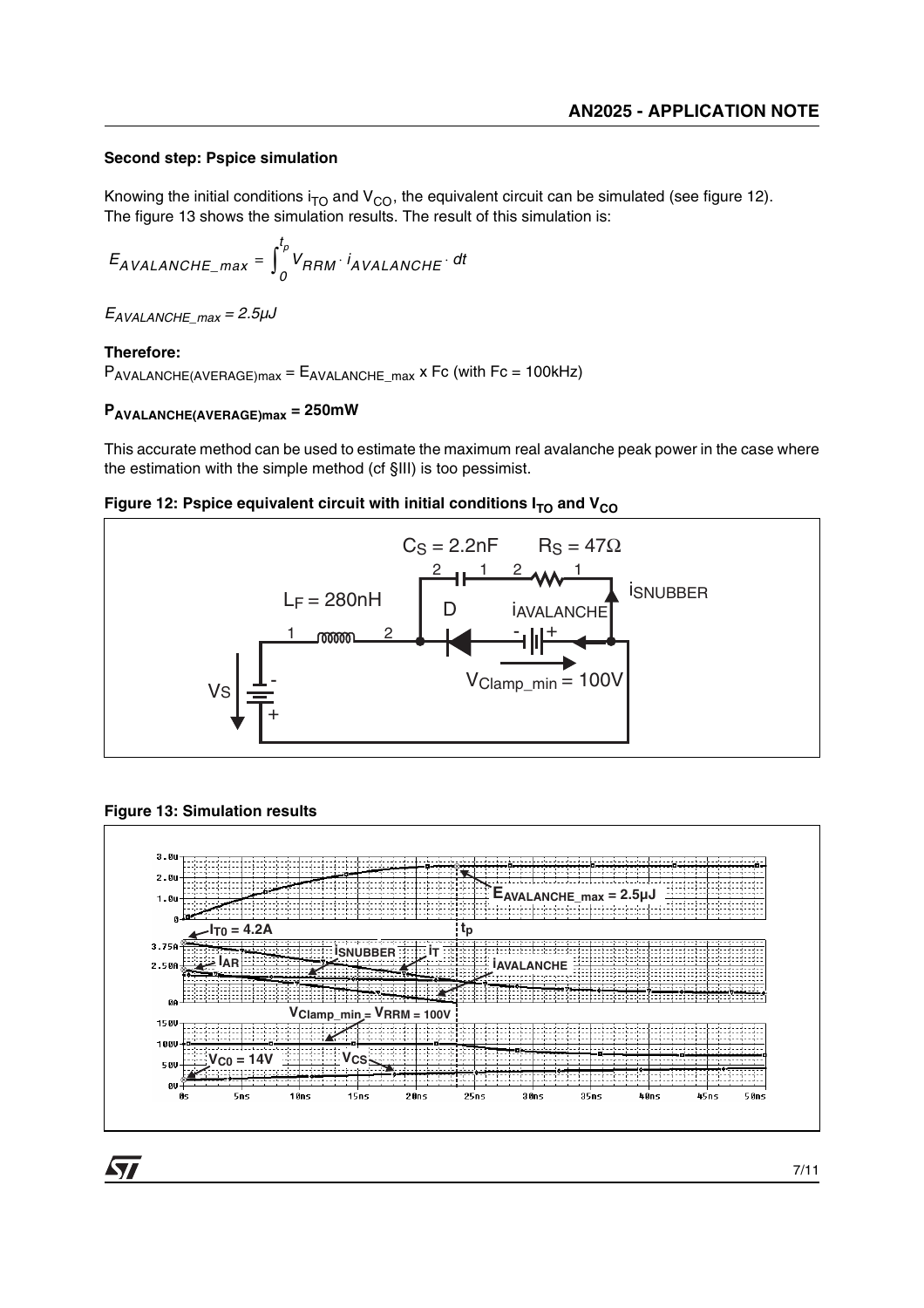## **AN2025 - APPLICATION NOTE**

## **V. Rectification Schottky diode optimization using avalanche specification**

#### **V.1. Changing security margin criteria**

The figure 14 shows a typical voltage waveform across a rectification diode. Usually, designers take a conventional security margin between the  $V_{\text{RBM}}$  and the spike voltage (see figure 14). With the avalanche specification of Schottky diodes, this security margin is not required anymore because the diode can work in avalanche during the turn-off. On the other hand, the new security margin which is an essential condition to assure the correct working of the power supply is the margin between the maximum voltage  $V_S$ max and the new  $V<sub>RRM</sub>$  (V<sub>RRM2</sub>, see figure 14).

In the example illustrated here below, a 150V Schottky diode is replaced by a 100V Schottky diode. V<sub>s</sub>max needs to be defined by the designer in the worst case conditions (Vin<sub>max</sub>, transient phase...). Consequently, the following condition is necessary for  $V_{\text{RRM}}$ :

## $V_S$ max + margin < k x  $V_{RRM}$

k is a cold start coefficient that is equal to 0.95 in the case where the diode is exposed to very low temperature (-40°C or -20°C) (for T<sub>j</sub> > 0°C, k = 1).



#### **Figure 14: Voltage across the diode**

#### **V.2. Snubber size optimization**

The snubber design is defined by the 3 following constraints:

1. Power losses in the snubber resistance  $R<sub>s</sub>$ 

- 2. EMC compatibility
- $3. V_{SPIKF} < V_{RRM}$

With the avalanche specification, the third constraint ( $V_{SPIKF}$  <  $V_{RRM}$ ) is not relevant anymore. Consequently in a few cases, it is possible to reduce the snubber size.

#### **V.3. Schottky diode optimization**

Using the Schottky avalanche specification, two methods of optimization can be considered:

- Power losses saving (same "price")
- Cost saving (same power losses)

In order to show how it is possible to optimize the converter using Schottky diodes in avalanche, a concrete example of a Switched Mode Power Supply for computer is illustrated (see figure 15).



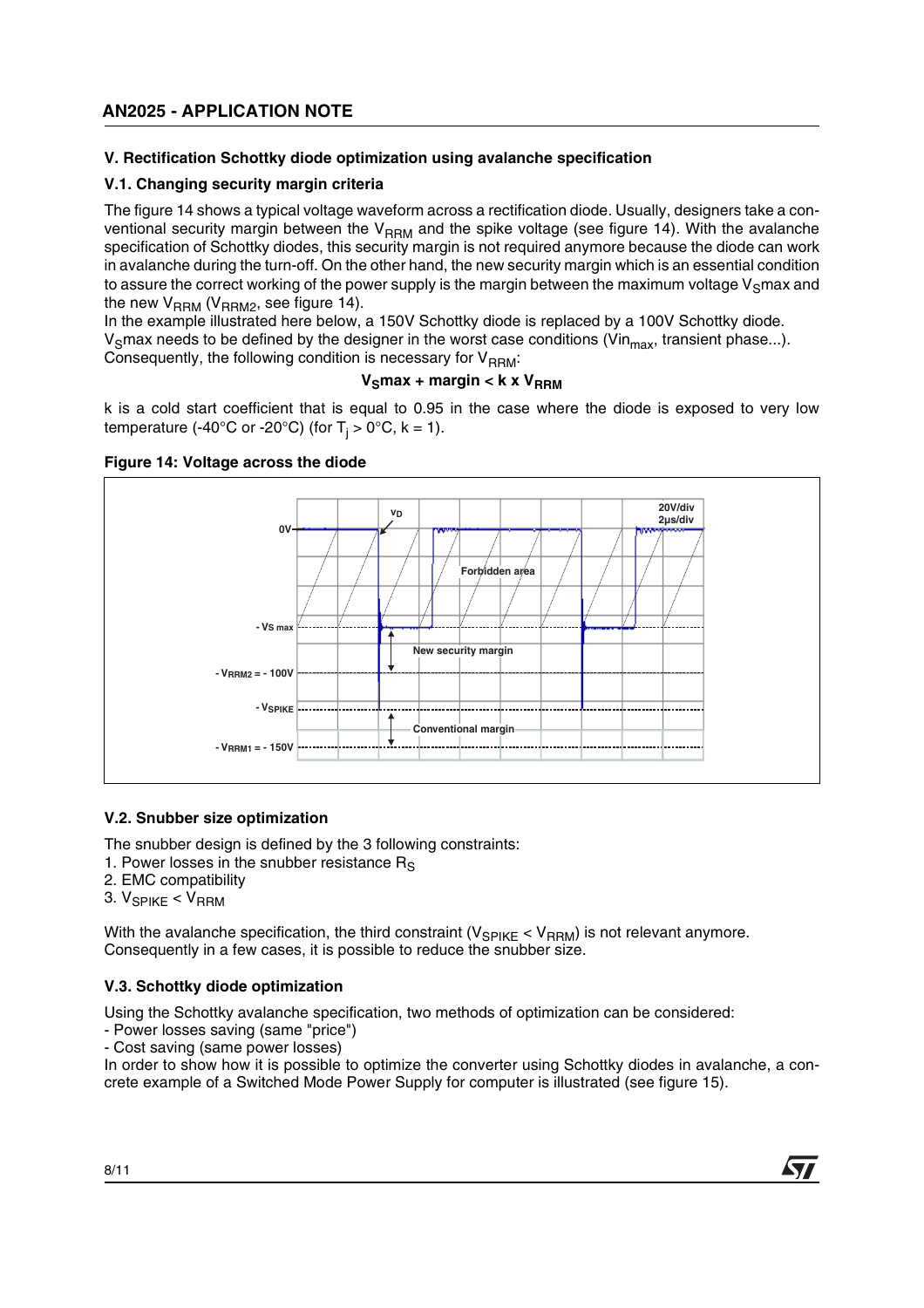## **Figure 15: SMPS for PC**



The two method of optimization of conventional parts numbers are given in the table below:

|                  | <b>Part Number</b>      |                          |                             |
|------------------|-------------------------|--------------------------|-----------------------------|
| $V_{\text{OUT}}$ | <b>Current solution</b> | Power losses saving sol. | <b>Cost saving solution</b> |
| 3.3V             | STPS3045CT              | STPS3030CT               | STPS2030CT                  |
| 5 V              | STPS6045CW              | STPS6030CW               | STPS3030CT                  |
| 12 V             | STPS20H100CT            | STPS20L60CT              | STPS10L60CT                 |

In this example, avalanche losses and switching-off losses are negligible in comparison with the forward losses. The following table gives the forward losses saving for each output.

| Output                          | <b>Part Number</b> | Pfwd (W) |
|---------------------------------|--------------------|----------|
| $V_{\text{OUT}} = 3.3 V$        | STPS3045CT         | 4.35     |
| $I_{\text{OUT}}$ = 10 A         | STPS3030CT         | 3.12     |
| $V_{\text{OUT}} = 5 V$          | STPS6045CW         | 12       |
| $I_{\text{OUT}} = 25 \text{ A}$ | STPS6030CW         | 9.1      |
| $V_{\text{OUT}} = 12 V$         | STPS20H100CT       | 5.85     |
| $I_{OUT}$ = 10 A                | STPS20L60CT        | 4.66     |

In this example, the total efficiency improvement on the 3 outputs is equal to 1.9%.

#### **VI. Conclusion**

This paper presents the specification tool allowing the admissible avalanche power of Schottky diodes to be calculated. With this tool and the simple method to estimate the maximum avalanche peak power, one can easily determine if a given Schottky diode can work in the avalanche area. In SMPS, the efficiency drop is mainly determined by the rectification diode stage.

In most of cases and according to the converter topology, the use of Schottky diodes in the avalanche area will allow the converter's efficiency to be improved. Alternatively it can enable the cost to be optimized by reducing the current rating of the rectification diode.

#### **References:**

[1] AN1453: NEW FAMILY OF 150V POWER SCHOTTKY (by F.Gautier)

- [2] AN587: TRANSISTOR PROTECTION BY TRANSIL( by B.Rivet)
- [3] ANALYSIS AND OPTIMISATION OF HIGH FREQUENCY POWER RECTIFICATION (by J.M.Peter)

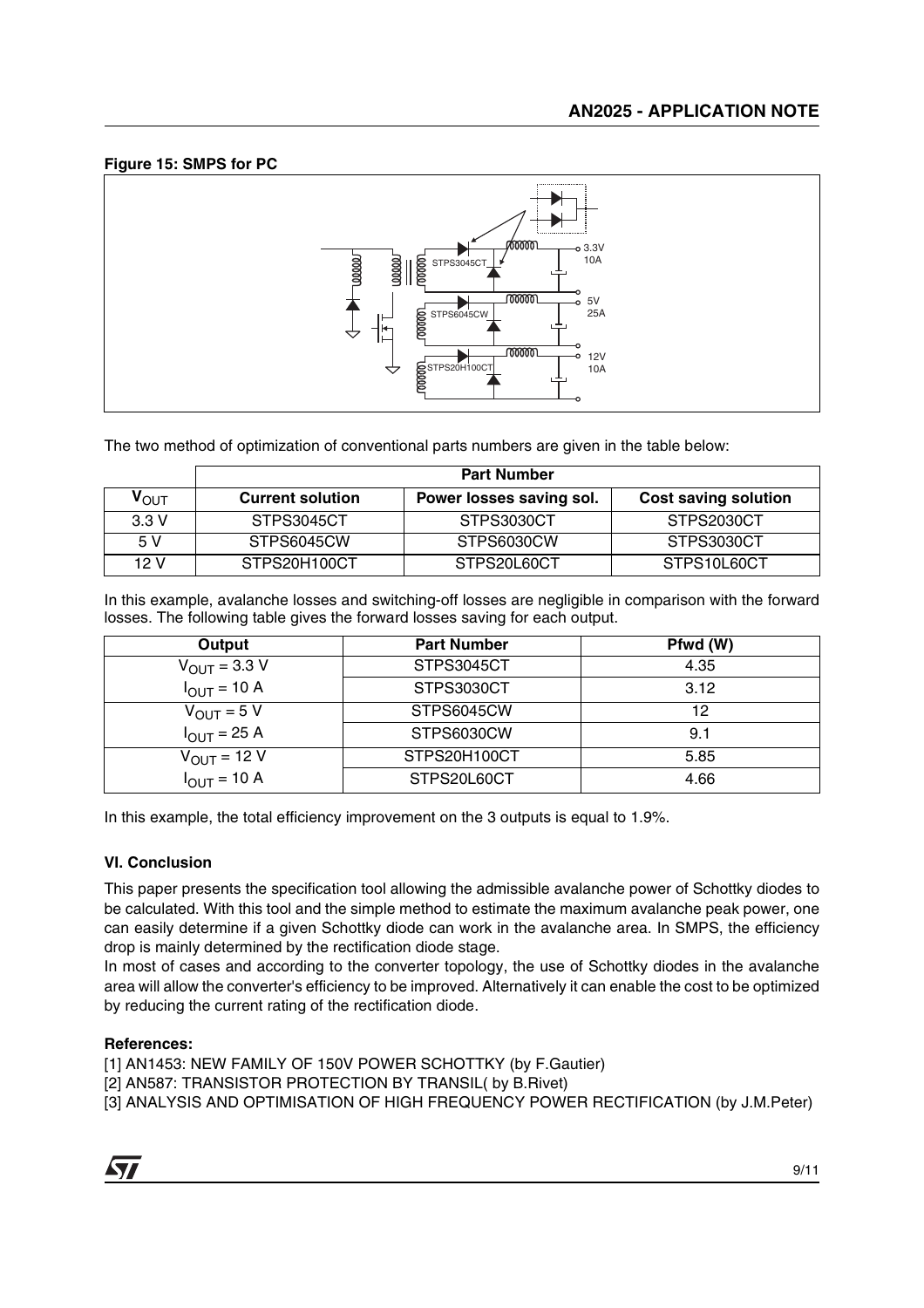## **AN2025 - APPLICATION NOTE**

## **Table 1: Revision History**

| Date    | <b>Revision</b> | <b>Description of Changes</b> |
|---------|-----------------|-------------------------------|
| Ct-2004 |                 | <b>ISSUE</b>                  |